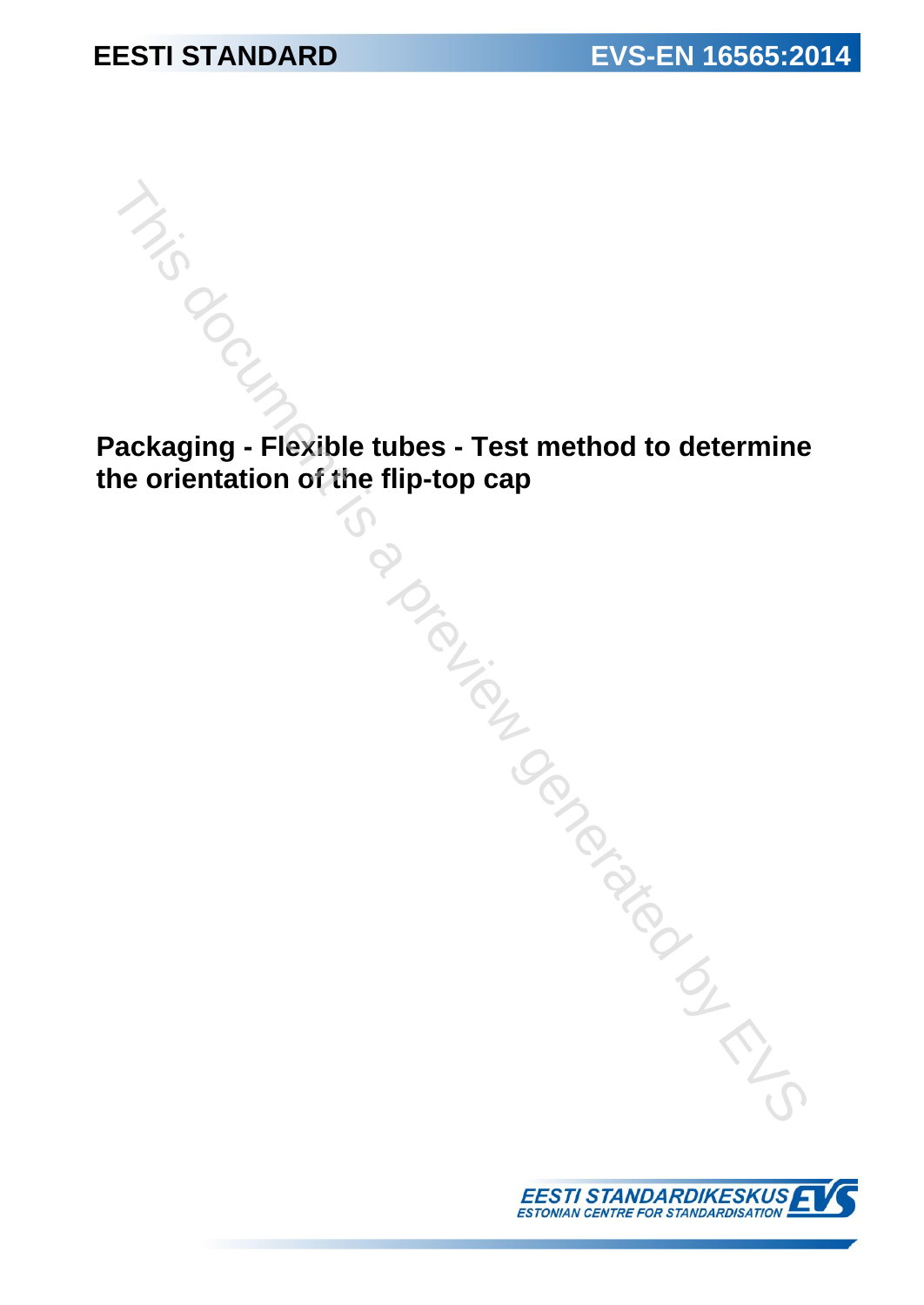## **EESTI STANDARDI EESSÕNA NATIONAL FOREWORD**

| See Eesti standard EVS-EN 16565:2014 sisaldab<br>Euroopa standardi EN 16565:2014 inglisekeelset<br>teksti.                                                                                                                                                      | This Estonian standard EVS-EN 16565:2014 consists<br>of the English text of the European standard EN<br>16565:2014.                      |
|-----------------------------------------------------------------------------------------------------------------------------------------------------------------------------------------------------------------------------------------------------------------|------------------------------------------------------------------------------------------------------------------------------------------|
| Standard<br>jõustunud<br>sellekohase<br><b>on</b><br>teate<br>avaldamisega EVS Teatajas.                                                                                                                                                                        | This standard has been endorsed with a notification<br>published in the official bulletin of the Estonian Centre<br>for Standardisation. |
| standardimisorganisatsioonid<br>Euroopa<br>Euroopa<br>standardi<br>rahvuslikele<br>kättesaadavaks 28.08.2014.                                                                                                                                                   | on teinud Date of Availability of the European standard is<br>liikmetele   28.08.2014.                                                   |
| Standard on kättesaadav Eesti Standardikeskusest.                                                                                                                                                                                                               | The standard is available from the Estonian Centre for<br>Standardisation.                                                               |
|                                                                                                                                                                                                                                                                 |                                                                                                                                          |
| PIONTES                                                                                                                                                                                                                                                         |                                                                                                                                          |
| saates e-kirja meiliaadressile standardiosakond@evs.ee.<br>CS 55.120                                                                                                                                                                                            | Tagasisidet standardi sisu kohta on võimalik edastada, kasutades EVS-i veebilehel asuvat tagasiside vormi või                            |
|                                                                                                                                                                                                                                                                 | DEDCO                                                                                                                                    |
| Standardite reprodutseerimise ja levitamise õigus kuulub Eesti Standardikeskusele<br>Andmete paljundamine, taastekitamine, kopeerimine, salvestamine elektroonsesse süsteemi või edastamine ükskõik millises vormis või                                         |                                                                                                                                          |
| millisel teel ilma Eesti Standardikeskuse kirjaliku loata on keelatud.<br>Kui Teil on küsimusi standardite autorikaitse kohta, võtke palun ühendust Eesti Standardikeskusega:<br>Aru 10, 10317 Tallinn, Eesti: www.eys.ee: telefon 605 5050; e-post info@eys.ee |                                                                                                                                          |

ICS 55.120

Aru 10, 10317 Tallinn, Eesti; www.evs.ee; telefon 605 5050; e-post info@evs.ee

**The right to reproduce and distribute standards belongs to the Estonian Centre for Standardisation**

No part of this publication may be reproduced or utilized in any form or by any means, electronic or mechanical, including photocopying, without a written permission from the Estonian Centre for Standardisation.

If you have any questions about copyright, please contact Estonian Centre for Standardisation: Aru 10, 10317 Tallinn, Estonia; [www.evs.ee](http://www.evs.ee); phone 605 5050; e-mail info@evs.ee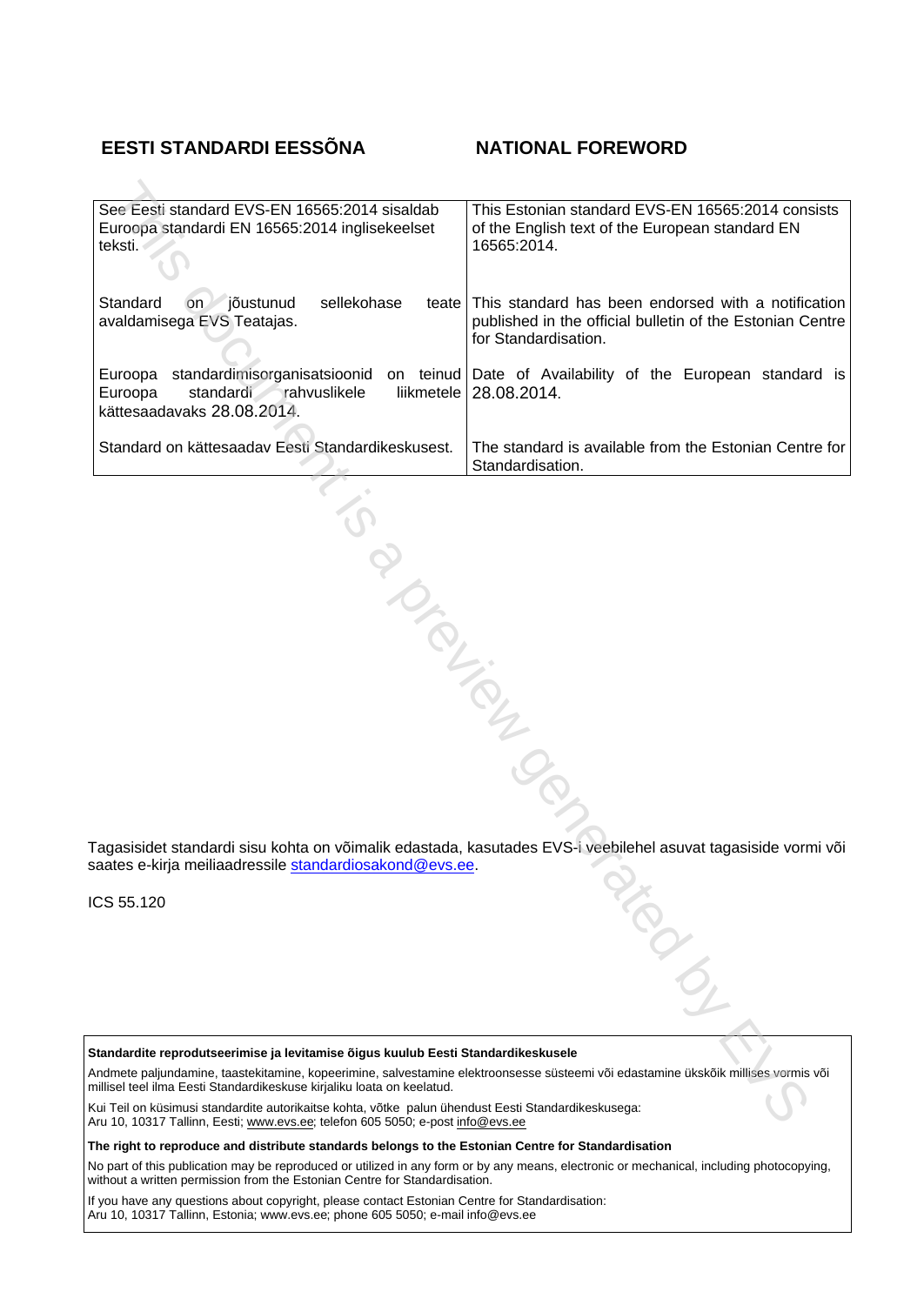# EUROPEAN STANDARD NORME EUROPÉENNE EUROPÄISCHE NORM

## **EN 16565**

August 2014

ICS 55.120

English Version

## Packaging - Flexible tubes - Test method to determine the orientation of the flip-top cap

Emballage - Tubes souples - Méthode d'essai pour la détermination de l'orientation de l'obturateur à charnière  Verpackung - Tuben - Prüfverfahren zur Bestimmung der Ausrichtung des Klappdeckelverschlusses

This European Standard was approved by CEN on 18 July 2014.

CEN members are bound to comply with the CEN/CENELEC Internal Regulations which stipulate the conditions for giving this European Standard the status of a national standard without any alteration. Up-to-date lists and bibliographical references concerning such national standards may be obtained on application to the CEN-CENELEC Management Centre or to any CEN member.

This European Standard exists in three official versions (English, French, German). A version in any other language made by translation under the responsibility of a CEN member into its own language and notified to the CEN-CENELEC Management Centre has the same status as the official versions.

CEN members are the national standards bodies of Austria, Belgium, Bulgaria, Croatia, Cyprus, Czech Republic, Denmark, Estonia, Finland, Former Yugoslav Republic of Macedonia, France, Germany, Greece, Hungary, Iceland, Ireland, Italy, Latvia, Lithuania, Luxembourg, Malta, Netherlands, Norway, Poland, Portugal, Romania, Slovakia, Slovenia, Spain, Sweden, Switzerland, Turkey and United Kingdom.



EUROPEAN COMMITTEE FOR STANDARDIZATION COMITÉ EUROPÉEN DE NORMALISATION EUROPÄISCHES KOMITEE FÜR NORMUNG

**CEN-CENELEC Management Centre: Avenue Marnix 17, B-1000 Brussels**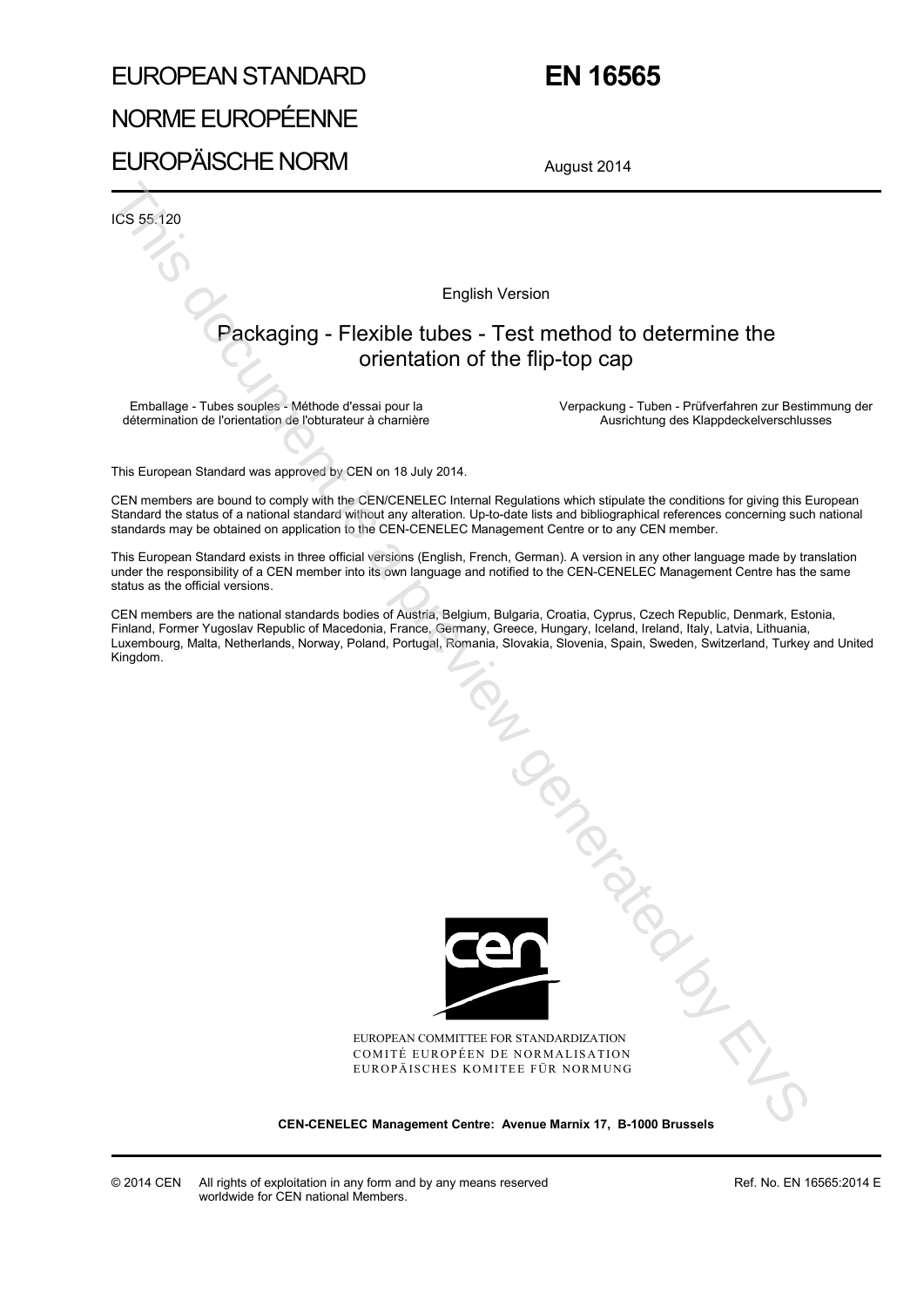## **Contents**

| 1           |                                   |
|-------------|-----------------------------------|
| $\mathbf 2$ |                                   |
| 3           |                                   |
| 4           |                                   |
|             | <b>PIRITIRISM</b><br><b>SILIS</b> |
| $\mathbf 2$ |                                   |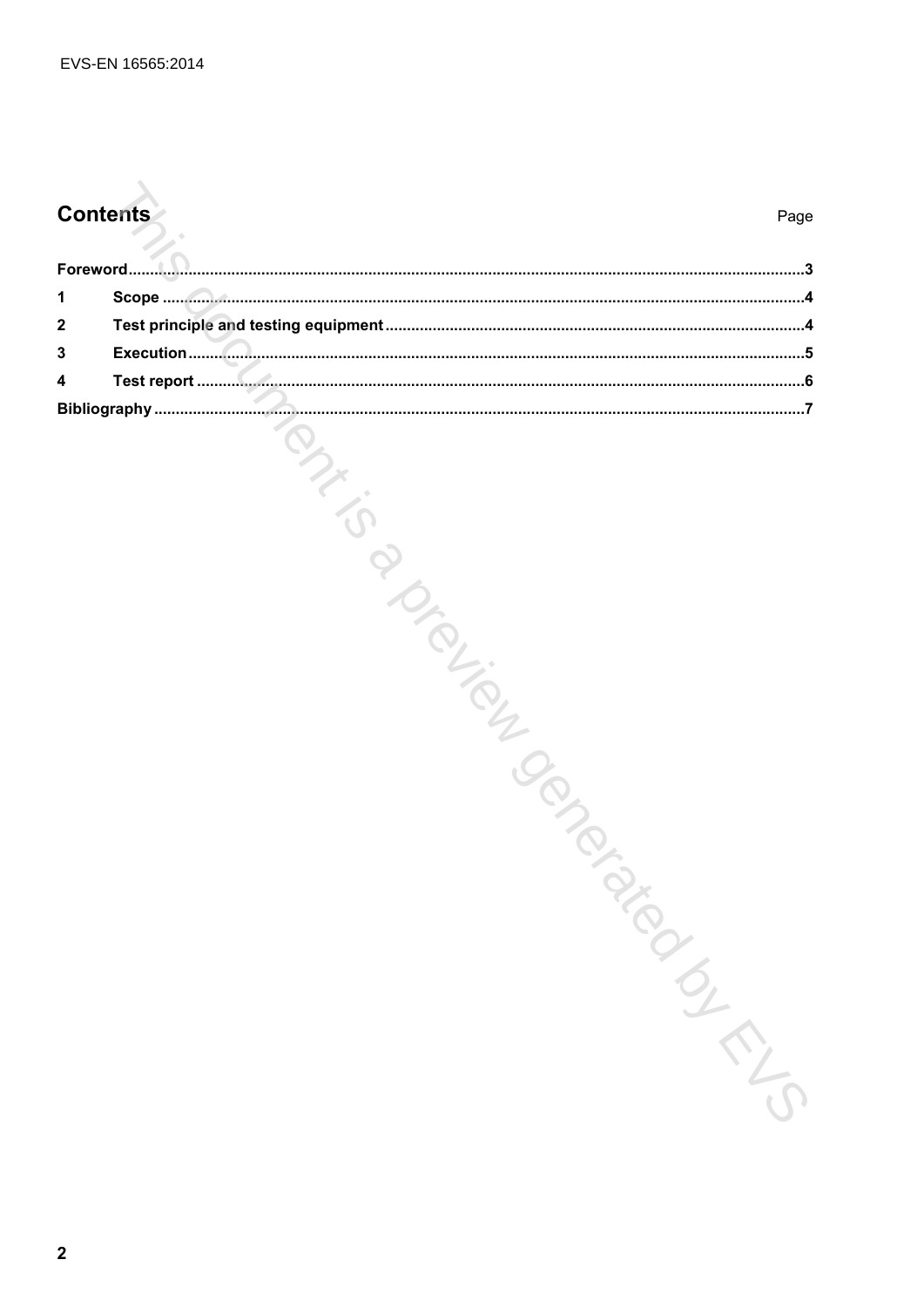## **Foreword**

This document (EN 16565:2014) has been prepared by Technical Committee CEN/TC 261 "Packaging", the secretariat of which is held by AFNOR.

This European Standard shall be given the status of a national standard, either by publication of an identical text or by endorsement, at the latest by February 2015 and conflicting national standards shall be withdrawn at the latest by February 2015.

Attention is drawn to the possibility that some of the elements of this document may be the subject of patent rights. CEN [and/or CENELEC] shall not be held responsible for identifying any or all such patent rights.

According to the CEN-CENELEC Internal Regulations, the national standards organizations of the following countries are bound to implement this European Standard: Austria, Belgium, Bulgaria, Croatia, Cyprus, Czech Republic, Denmark, Estonia, Finland, Former Yugoslav Republic of Macedonia, France, Germany, Greece, Hungary, Iceland, Ireland, Italy, Latvia, Lithuania, Luxembourg, Malta, Netherlands, Norway, Poland, Portugal, Romania, Slovakia, Slovenia, Spain, Sweden, Switzerland, Turkey and the United Kingdom.

This do chief a previously the CIS